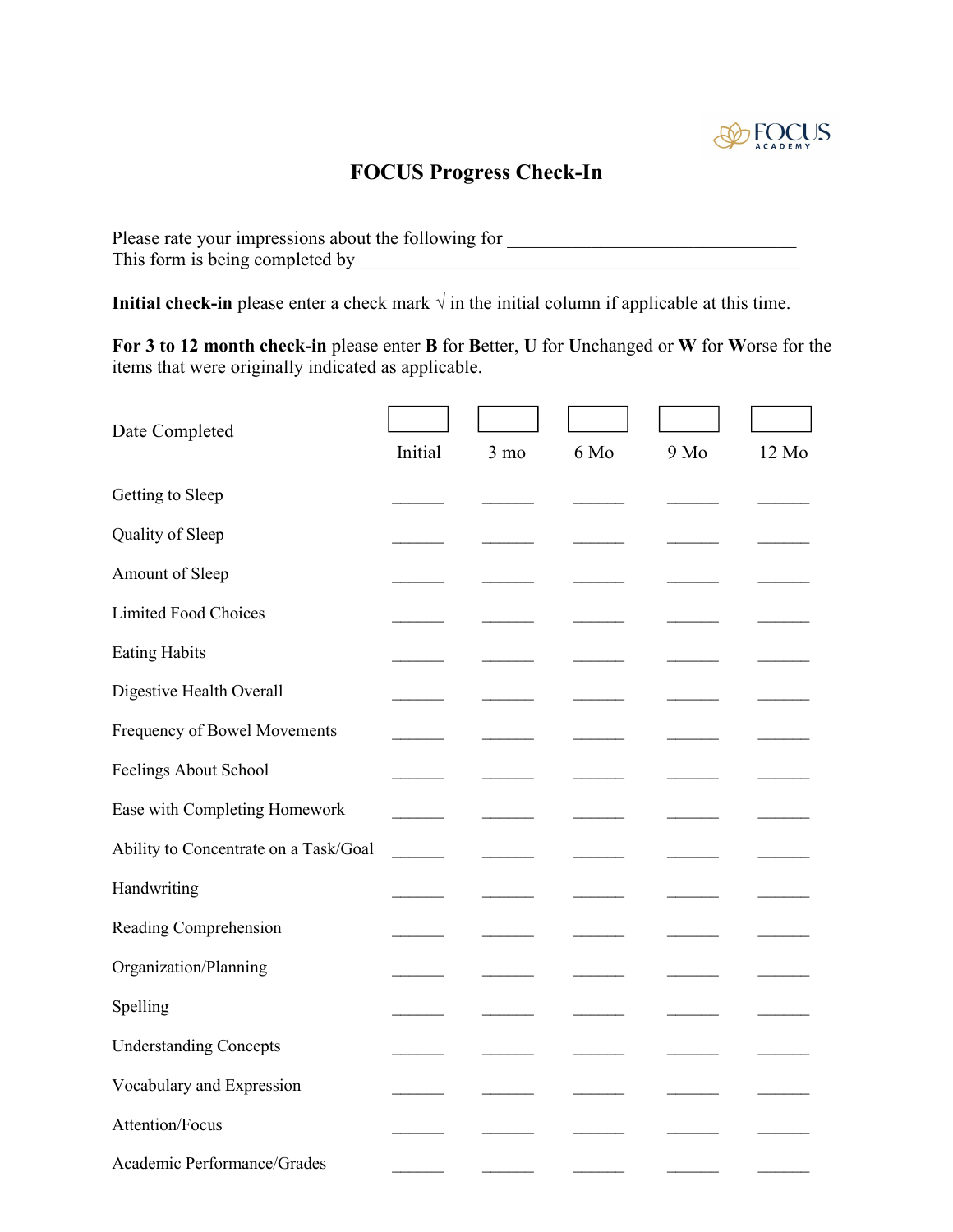Continued, please Enter **B** for **B**etter, **U** for **U**nchanged or**W** for **W**orse.

|                                                 | Initial | $3 \text{ mo}$ | 6 Mo | $9\text{ Mo}$ | $12 \text{ Mo}$ |  |
|-------------------------------------------------|---------|----------------|------|---------------|-----------------|--|
| Participation in Extra Curricular<br>Activities |         |                |      |               |                 |  |
| Relationships with Peers                        |         |                |      |               |                 |  |
| <b>Sensory Sensitivity</b>                      |         |                |      |               |                 |  |
| Mood (self-esteem)                              |         |                |      |               |                 |  |
| Anxiety                                         |         |                |      |               |                 |  |
| Rigidity/Demand for Sameness                    |         |                |      |               |                 |  |
| Sensitivity to Pain                             |         |                |      |               |                 |  |
| <b>Energy Level</b>                             |         |                |      |               |                 |  |
| Family Relationships                            |         |                |      |               |                 |  |
| Loses Temper/Emotional Outbursts                |         |                |      |               |                 |  |
| Ability to Self-Regulate Emotions               |         |                |      |               |                 |  |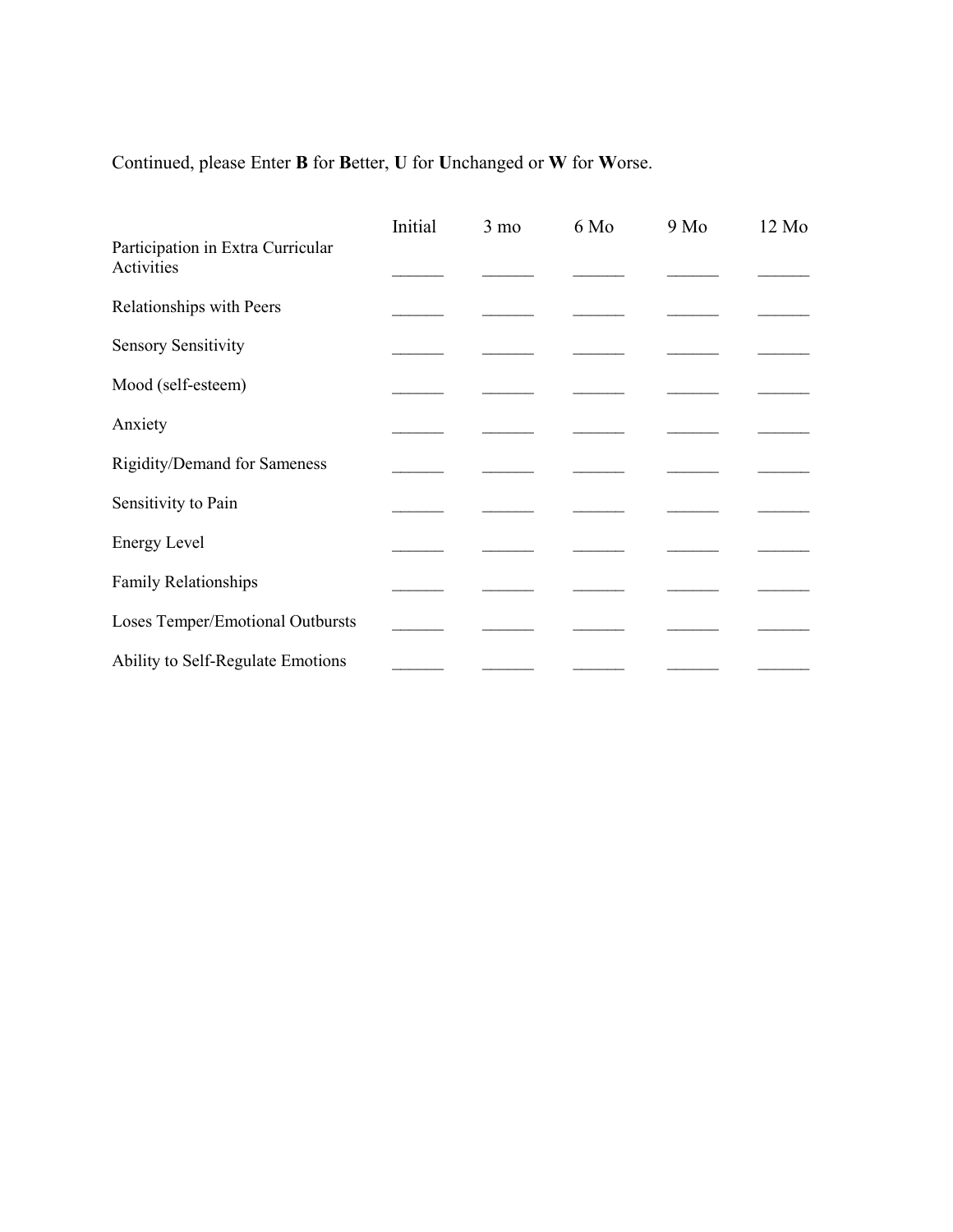## **Please complete the following section at the 3 month, 6 month, 9 month and 12 month evaluation only.**

Other areas of noted improvement since starting FOCUS:

month

month

month

month

Other areas of concern:

month

month

month

month

Have you been using any new dietary interventions? If so, please describe.

month

month

month

month